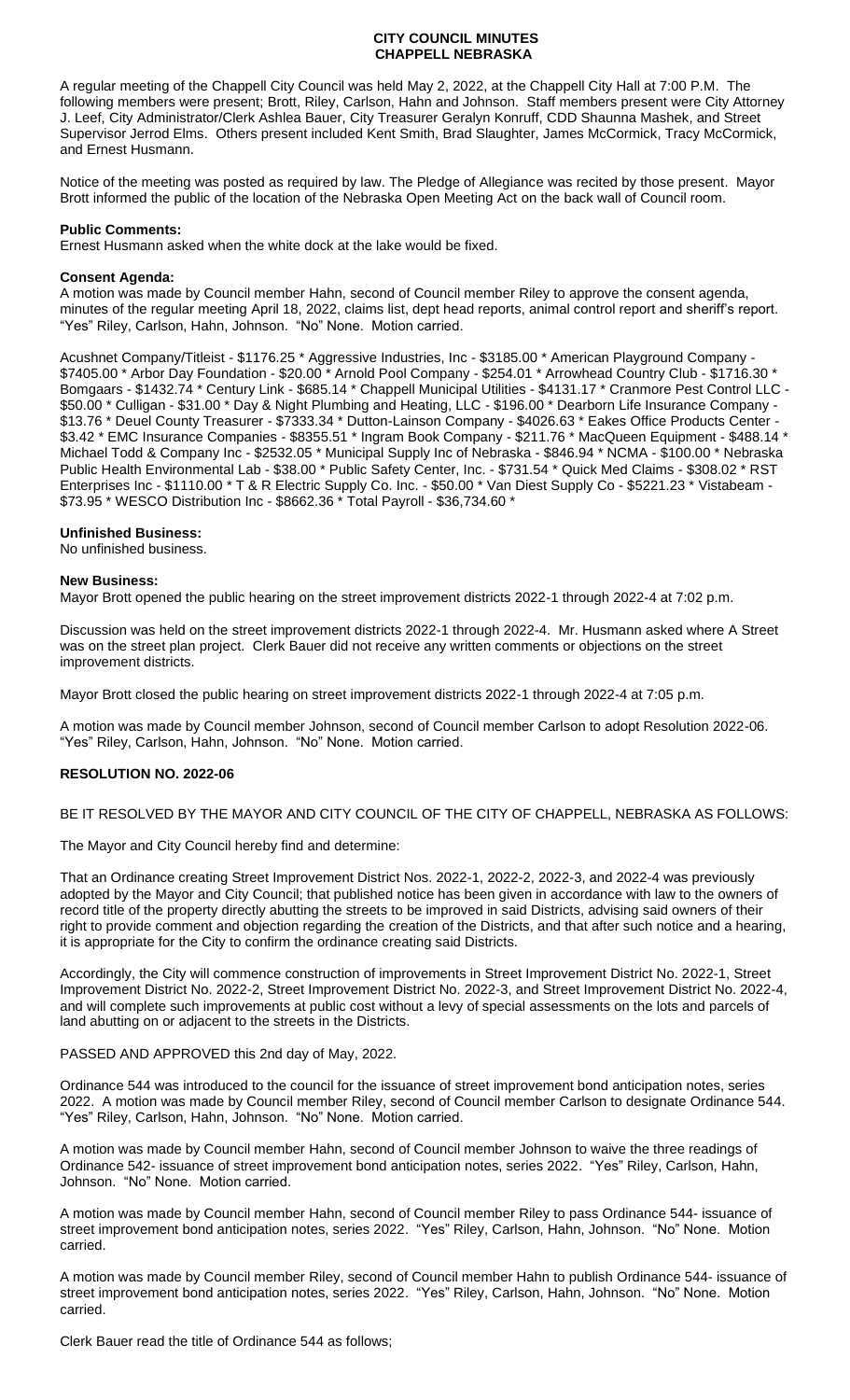AN ORDINANCE PROVIDING FOR THE ISSUANCE OF STREET IMPROVEMENT BOND ANTICIPATION NOTES, SERIES 2022, IN THE AMOUNT OF NOT TO EXCEED ONE MILLION FIVE HUNDRED TWENTY-FIVE THOUSAND DOLLARS (\$1,525,000) FOR THE PURPOSE OF PAYING THE COSTS OF CONSTRUCTING PAVING IMPROVEMENTS WITHIN THE CITY OF CHAPPELL, NEBRASKA AND NECESSARY APPURTENANCES THERETO; PROVIDING FOR A PAYING AGENT AND REGISTRAR OF THE NOTES; AGREEING TO ISSUE BONDS TO PAY THE NOTES AND ACCRUED INTEREST AT MATURITY; PRESCRIBING THE FORM OF THE NOTES; AUTHORIZING THE SALE AND DELIVERY OF THE NOTES TO THE PURCHASER AND ORDERING THE PUBLICATION OF THE ORDINANCE IN PAMPHLET FORM.

The first pay request for the street improvement project was submitted to Council for approval. A motion was made by Council member Riley, second of Council member Johnson to approve the first pay request to McAtee Construction, DBA Simon in the amount of \$18,475.20. "Yes" Riley, Carlson, Hahn, Johnson. "No" None. Motion carried.

Street Supervisor Elms asked the council for permission to advertise for part-time help for the summer. He would like to get help for 3 days a week. Council said he could advertise. An ad will be placed in the paper for two weeks.

A motion was made by Council member Riley, second of Council member Hahn to approve the agreement with NMPP for the financial plan cost of service, rate design study for electric rates for an approximate cost of \$4,985.00. "Yes" Riley, Carlson, Hahn, Johnson. "No" None. Motion carried

A motion was made by Council member Hahn, second of Council member Carlson to adopt Resolution 2022-07, building permit fees. "Yes" Riley, Carlson, Hahn, Johnson. "No" None. Motion carried.

## **RESOLUTION 2022-07**

RESOLUTION OF THE CITY OF CHAPPELL, NEBRASKA UPDATING BUILDING PERMIT FEES AND AUTHORIZINGTHE MUNICIPAL CLERK TO ISSUE BUILDING PERMITS IF THE STRUCTURE BY APPLICATION, PLANS AND SPECIFICATIONS IS FOUND TO BE IN CONFORMITY WITH THE ORDINANCES APPLICABLE THERETO;

# **NOW, THEREFORE, BE IT RESOLVED BY THE MAYOR AND COUNCIL OF THE CITY OF CHAPPELL, DEUEL COUNTY, NEBRASKA, AS FOLLOWS:**

## **RESOLUTION 2022-07**

**WHEREAS,** pursuant to Sections 9-201 of the Municipal Code of the City of Chappell, Nebraska, the City Council of the City of Chappell is hereby empowered to set fees for the issuance of a building or build relocations permit; and **NOW,** THEREFORE, BE IT RESOVLED:

1. That if the application, plans, and specifications so filed with the Municipal Clerk have been found to be conformity with the requirements of the ordinances applicable thereto, including but not limited to the requirements of setbacks as set forth in this Code, the Governing Body shall authorize the Municipal Clerk to issue the said applicant a permit upon the payment of the permit fee as outlined below:

| <b>Building Cost</b> | Fee                                                           |
|----------------------|---------------------------------------------------------------|
| \$1.00 - \$4,999     | \$20.00                                                       |
| \$5,000 - \$30,000   | \$3.50 Per \$1,000 (+\$20 Base Fee)                           |
| \$30,001 and above   | \$1.75 Per \$1,000 above \$30,000 (+\$20 Base Fee+ \$3.50 per |
|                      | \$1,000 between \$5,000 - \$30,000)                           |

All project amounts shall be rounded up to the next \$1,000 increments for correct calculations above \$5,000, i.e. \$33,150.25 will be rounded up to \$34,000.00.

2. A late fee of an additional \$10 per \$1000.00 building cost shall be charged if the project is started without approval by the municipal clerk.

3. There shall be no fee for an applicant to demolish a building.

4. City Council finds it is in the best interest of the City that the above Resolution is made. Passed and approved this 2<sup>nd</sup> day of May, 2022.

Discussion was held on the options of annexation into the city limits. The council would like to have research done on what the changes would include on property taxes. Attorney Leef is researching the zoning laws. More information will be discussed at a future meeting. This item was tabled.

Attorney Leef has drafted an addendum to the purchase agreement with Stuart Wilson for the triangle property to change the date of closing.

CDD Mashek was asked if there should be a memo of understanding in place for the murals that are being painted on the business walls that face the city gathering space. Attorney Leef said that the city would not need to have a memo in place, it would be between the business owner and the trust providing the funds to paint the murals.

#### **Communications:**

Mr. Husmann asked about no swimming at the lake. There is a sign out there that states it's not allowed. Swimming is permitted at the lake. Jerrod will remove the sign.

Council member Riley wanted to say thank you to Deuel County, Willy Franken and a local contractor and the city guys for all the help at Chappell Lake. He'll bring a card to sign at the next meeting.

CDD Mashek stated that the point-of-sale system is up and running at the golf course. She also mentioned that the playground equipment that was donated from the old nursing has been partially installed by the small baseball field. She thanked Dylan Bauer and Doug Mashek for all their help volunteering to put it in. The rest of the equipment should be installed before the first baseball games of the season. Shaunna is also a part of a committee that is planning a celebration on July 23<sup>rd</sup> to promote the town. There will be events in the pool park and entertainment in the gathering space. More information will be coming.

A motion was made by Council member Johnson, second of Council member Hahn to adjourn the meeting at 8:13 p.m. "Yes" Riley, Carlson, Hahn, Johnson. "No" None. Motion carried.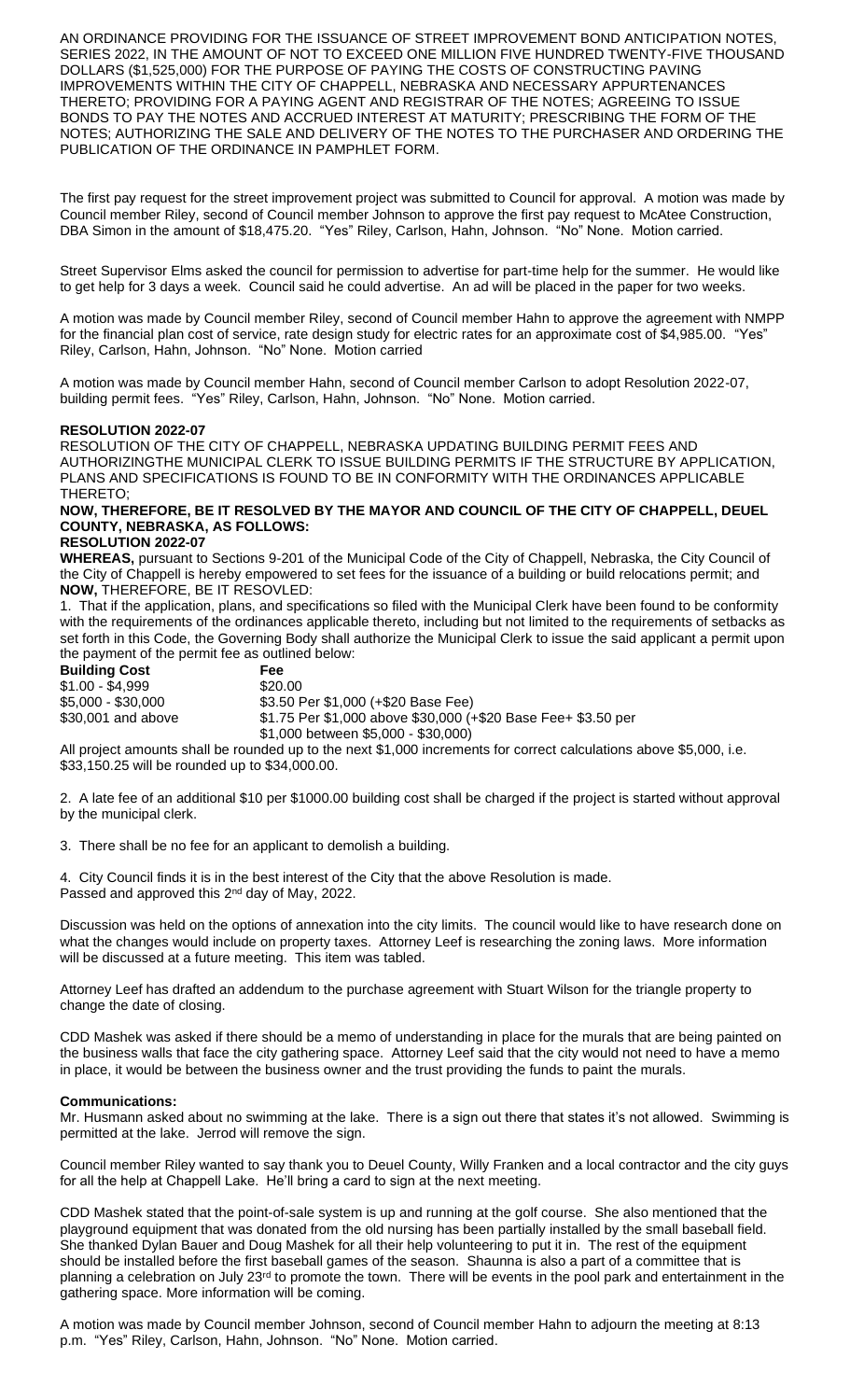Ashlea Bauer City Administrator/Clerk

\_\_\_\_\_\_\_\_\_\_\_\_\_\_\_\_\_\_\_\_\_\_\_\_\_\_\_\_\_\_\_

\_\_\_\_\_\_\_\_\_\_\_\_\_\_\_\_\_\_\_\_\_\_\_\_\_\_\_\_

### **CITY COUNCIL MINUTES CHAPPELL NEBRASKA**

A regular meeting of the Chappell City Council was held May 16, 2022, at the Chappell City Hall at 7:00 P.M. The following members were present; Brott, Riley, Carlson, and Johnson. Staff members present were City Attorney J Leef, City Administrator/Clerk Ashlea Bauer, CDD Shaunna Mashek and City Treasurer Geralyn Konruff. Others present included Kent Smith.

Notice of the meeting was posted as required by law. The Pledge of Allegiance was recited by those present. Mayor Brott informed the public of the location of the Nebraska Open Meeting Act on the back wall of Council room.

A motion was made by Council member Johnson, second of Council member Carlson to excuse Council member Hahn. "Yes" Riley, Carlson, Johnson. "Absent". Hahn. "No" None. Motion carried.

## **Public Comments:**

No public comments.

# **Consent Agenda:**

A motion was made by Council member Johnson, second of Council member Riley to approve the consent agenda, minutes of the regular meeting May 2, 2022, claims list, sheriff's report and treasurer's report. "Yes" Riley, Carlson, Johnson. "Absent". Hahn. "No" None. Motion carried.

Acushnet Company/Titleist - Merchandise - \$246.99 \* Bob's Welding - Repair - \$100.00 \* Border States Industries, Inc - Supplies - \$1863.22 \* Cash-Wa Distributing - Supplies - \$345.01 \* Cash-Wa Distributing - Candy/Pop - \$150.51 \* Cash-Wa Distributing - Perishables - \$109.60 \* Cash-Wa Distributing - Liquor Expense - \$47.70 \* Chappell Lumber - Supplies - \$810.26 \* Chappell Lumber - Swimming Pool Exp - \$57.39 \* Chappell Lumber - Baseball Expense - \$54.83 \* Chappell Lumber - Tools - \$28.28 \* Chappell Lumber - Repair - \$49.21 \* Chappell Register - Ads, Forms & Printing - \$457.82 \* Chappell Rotary - Community Improvement - \$600.00 \* Chappell Super Foods - Supplies - \$2.69 \* Chappell Super Foods - Perishables - \$5.35 \* Chappell Super Foods - Liquor Expense - \$10.87 \* Crescent Electric Supply Company - Supplies - \$721.21 \* Davis Equipment Co - Supplies - \$431.55 \* Demco - Supplies - \$87.56 \* Dutton-Lainson Company - Supplies - \$6963.17 \* Frenchman Valley Co-op - Chemicals & Fertilizer - \$186.80 \* Frenchman Valley Co-op - Fuel - \$8.75 \* Hansen's Petroleum - Fuel - \$1118.99 \* Ideal Linen Supply - Supplies - \$631.89 \* Lauren Olson Art - Community Improvement - \$2000.00 \* Linda Breazeale - Supplies - \$658.31 \* Matheson Tri-Gas Inc - Oxygen - \$111.20 \* Municipal Energy Agency of Nebraska - WAPA & MEAN - \$31,305.66 \* Nebraska Municipal Power Pool - Maintenance - \$1200.00 \* Olsson Associates - Professional Fees - \$3649.60 \* Premier Auto Parts & Service, LLC - Supplies - \$1453.52 \* Premier Auto Parts & Service, LLC - Baseball Expense - \$39.03 \* Public Safety Center, Inc. - Supplies - \$946.53 \* Sedgwick County Sales - Trash Hauling/Recycling - \$2524.80 \* Shaunna Mashek - Community Improvement - \$98.45 \* Vistabeam - Telephone/Communications - \$221.85 \* Waste Connections, Inc - Trash Hauling/Recycling - \$1149.06 \* WESCO Distribution Inc - Tools - \$118.25 \* Western Resources Group Inc. - Trash Hauling/Recycling - \$559.00 \* WEX BANK - Fuel - \$1254.34 \* WEX BANK - Chappell Lake Exp - \$163.92 \* Total Payroll - \$38,117.69 \*

## **Unfinished Business:**

No unfinished business.

#### **New Business:**

Rusty Bucket submitted Special Designated Liquor Licenses (SDL) for 4 events during summer 2022. A motion was by Council member Riley, second of Council member Johnson to approve the SDLs for Rusty Bucket on 6/10/22, 7/16/22, 8/13/22, 8/20/22, all to be held in the City Gathering Space. "Yes" Riley, Carlson, Johnson. "Absent". Hahn. "No" None. Motion carried.

One application was received for the temporary, part-time help in the street department. A motion was made by Council member Riley, second of Council member Carlson to hire Chase Isenbart at \$11.00 per hour for 3 days per week for the street department. "Yes" Riley, Carlson, Johnson. "Absent". Hahn. "No" None. Motion carried.

Attorney Leef prepared a memorandum of understanding for the City and Virginia Smith Trust for the incentive pay for the Chappell Ambulance Squad. A motion was made by Council member Johnson, second of Council member Riley to approve the memo. "Yes" Riley, Carlson, Johnson. "Absent". Hahn. "No" None. Motion carried.

A motion was made by Council member Carlson, second of Council member Johnson to offer free swimming at the swimming pool on July 23rd, 2022 from 1:00 to 5:00 p.m. during the festivities happening in Chappell. "Yes" Riley, Carlson, Johnson. "Absent". Hahn. "No" None. Motion carried.

Two building permits were submitted to council for review. Zoning Administrator Rust gave his recommendation of approving each of the permits. A motion was made by Council member Riley, second of Council member Johnson to approve the building permit of a storage shed at 48 Lincoln Ave and the building permit for a fence at 566 5<sup>th</sup> St. "Yes" Riley, Carlson, Johnson. "Absent". Hahn. "No" None. Motion carried.

#### **Communications:**

CDD Mashek said she would be asking Jerrod about getting more rock to fill in the bump outs down town.

The city received a dividend check in the amount of \$21, 378.70 from EMC Insurance.